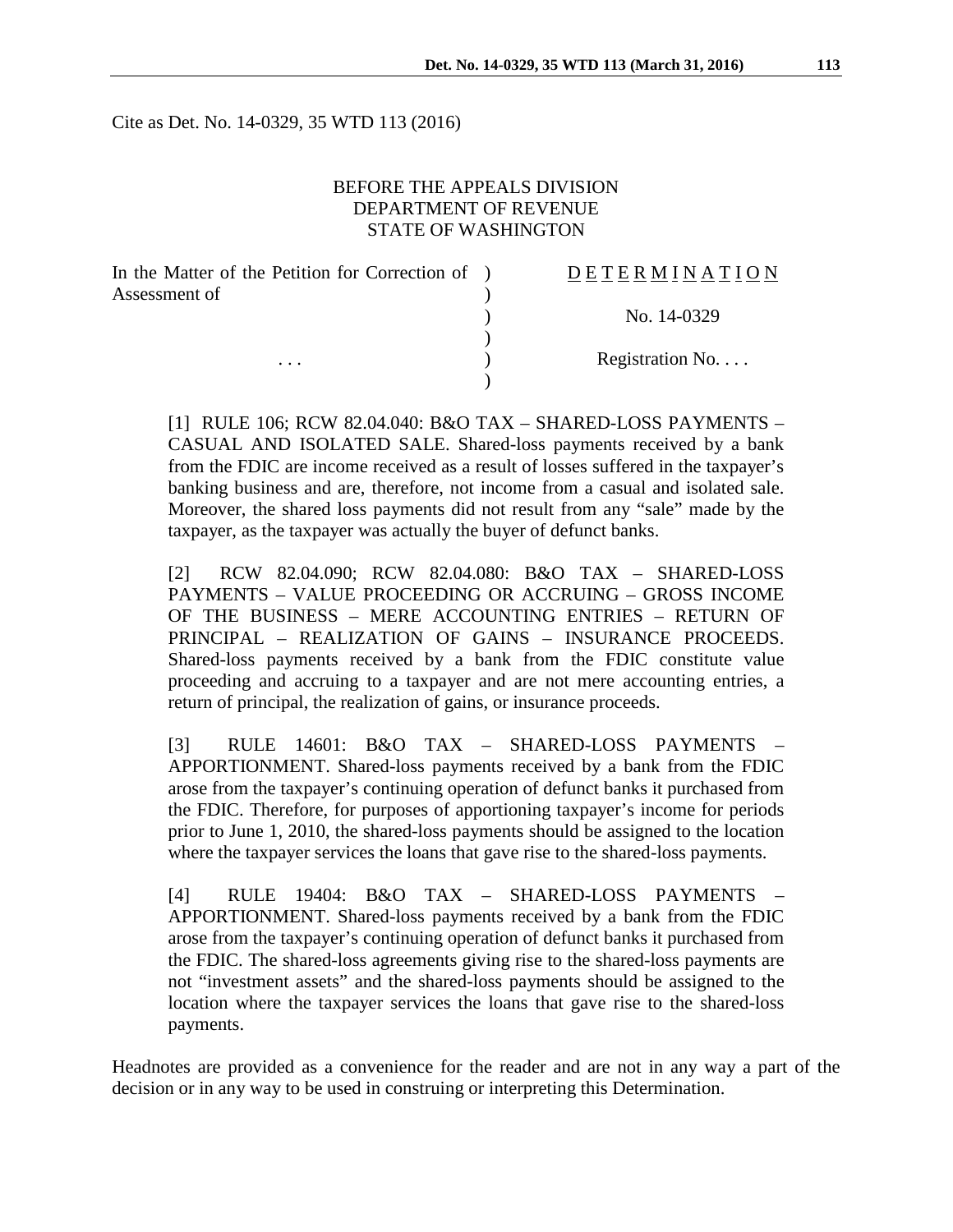Weaver, A.L.J. – A taxpayer bank petitions for the correction of an assessment of service and other activities business and occupation (B&O) taxes on "shared-loss" payments it received from the Federal Deposit Insurance Corporation (FDIC). The FDIC took over three failing banks and sold those banks to Taxpayer under an agreement where the FDIC would compensate Taxpayer when a certain threshold number of loans Taxpayer acquired from the failing banks went into default. Taxpayer argues that the shared-loss payments it received from the FDIC were not taxable in Washington. Taxpayer's petition is denied.<sup>[1](#page-1-0)</sup>

## ISSUES

- 1. Whether, under WAC 458-20-106, shared-loss payments received from the FDIC are taxexempt as related to the casual and isolated sales of the failed banks.
- 2. Whether, under RCW 82.04.080 and WAC 458-20-146, shared-loss payments received from the FDIC constitute gross income of the recipient bank's business.
- 3. Whether, under RCW 82.04.090, shared-loss payments received from the FDIC are a return of principal and therefore do not constitute "consideration."
- 4. Whether, under RCW 82.04.080, WAC 458-20-146, and WAC 458-20-162, shared-loss payments received from the FDIC are gains realized from trading in stocks, bonds, or other evidences of indebtedness.
- 5. Whether, under WAC 458-20-257, shared-loss payments received from the FDIC are exempt from tax as insurance proceeds.
- 6. Whether, under WAC 458-20-14601 and WAC 458-20-19404, shared-loss payments received from the FDIC are "investment assets" that should be assigned to the out-of-state corporate headquarters for purposes of apportionment.

## FINDINGS OF FACT

[Taxpayer] is an operating subsidiary of [Corporation], which has its headquarters [out of state]. Taxpayer is a financial institution in the business of making and servicing loans, providing savings and checking accounts, and investing in securities. . . . Taxpayer entered into three separate transactions with the Federal Deposit Insurance Corporation (FDIC) . . . .

In connection with each of the three acquisitions, Taxpayer entered into Purchase and Assumption Agreements with the FDIC. The Purchase and Assumption Agreements provide that Taxpayer assumed various liabilities of the Defunct Banks, like assumed deposits, liabilities for indebtedness secured by mortgages or similar security arrangements, borrowings from Federal Reserve Banks or similar institutions, and interest on deposit liabilities. In addition, Taxpayer purchased from the FDIC all right, title, and interest to all assets of the Defunct Banks, with the exception of certain selected assets excluded from the Purchase and Assumption Agreements. As part of the Purchase and Assumption Agreements, Taxpayer agreed to continue full service

<span id="page-1-0"></span><sup>&</sup>lt;sup>1</sup> Identifying details regarding the taxpayer and the assessment have been redacted pursuant to RCW 82.32.410...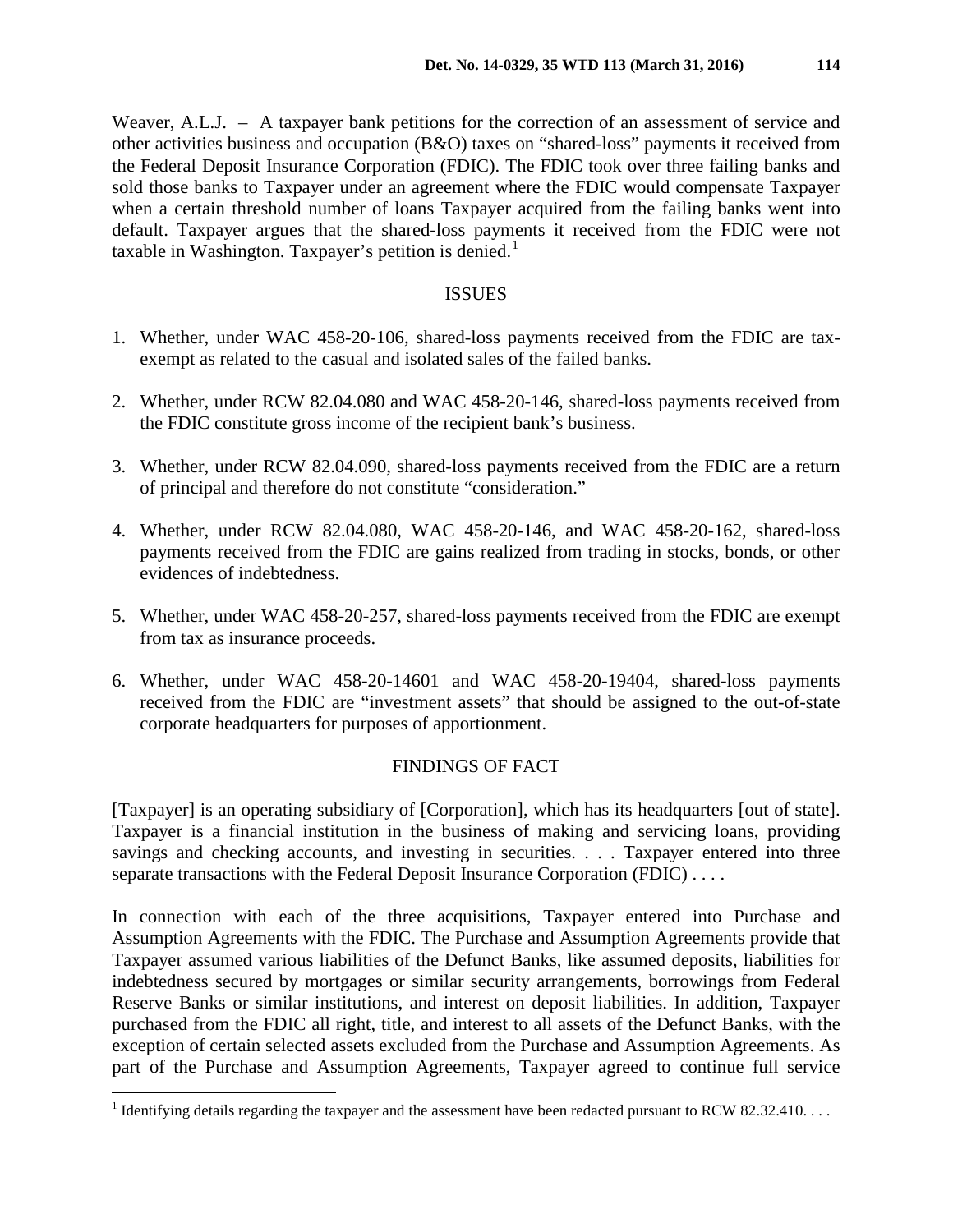banking in the trade area of the Defunct Banks, including processing credit card transactions, maintaining safe deposit boxes, paying all drawn checks, and other banking services.

Article IV, Paragraph 4.15 of the Purchase and Assumption Agreements provide that:

4.15 Agreement with Respect to Loss Sharing. [Taxpayer] shall be entitled to require reimbursement from the Receiver [FDIC] for loss sharing on certain loans in accordance with the Single-Family Shared-Loss Agreement attached hereto as Exhibit 4.15A and the Non-SF Shared-Loss Agreement attached hereto as Exhibit 4.15B, collectively the "Shared-Loss Agreements."

Under these Shared-Loss Agreements, the FDIC agreed to pay Taxpayer for losses suffered on acquired mortgage loans upon the occurrence of various specified events, and Taxpayer agreed to reimburse the FDIC for amounts received if Taxpayer subsequently recovered the losses from borrowers. Each Purchase and Assumption Agreement with the FDIC consisted of a separate Shared-Loss Agreement for acquired mortgages on commercial properties and another Shared-Loss Agreement for mortgages on single-family homes. Losses were measured differently based on the circumstances of the various mortgage loans,<sup>[2](#page-2-0)</sup> and the Shared-Loss Agreements imposed a threshold for cumulative losses before any payments are made by the FDIC. When loss threshold amounts were met, Taxpayer received shared-loss payments from the FDIC.

More specifically, the Purchase and Assumption Agreement defined the concept of the "First Loss Tranche," as "the dollar amount of liability that [Taxpayer] will incur prior to the commencement of loss sharing, which is the sum of (i) [Taxpayer's] asset premium (discount bid), as reflected on the [Taxpayer's] bid form, plus (ii) [Taxpayer's] Deposit premium bid, as reflected on [Taxpayer's] bid form, plus (iii) the Equity Adjustment. The "Equity Adjustment" was the difference between the Book Value as of closing of all assumed liabilities and the purchase price of all assets at closing. Taxpayer submitted an asset discount bid of (\$ . . . ) and a positive Deposit premium bid of 1%. Once the First Loss Tranche was satisfied, the FDIC was required to begin remitting amounts to Taxpayer under the Shared-Loss Agreements.

For example, the Single-Family Shared-Loss Agreement provided that once the "Shared Loss Payment Trigger" was met, the FDIC would pay Taxpayer 80% of the "Monthly Shared-Loss Amount" reported by Taxpayer. Once the "Stated Threshold" was reached (\$ . . . of losses under the Shared-Loss Agreements), the FDIC was required to remit payments equal to 95% of the Monthly Shared-Loss Amount. The Shared-Loss Agreement provided that the "Shared Loss Payment Trigger" occurred when the Cumulative Loss Amount under both Shared-Loss Agreements exceeded the First Loss Tranche, with Cumulative Loss Amount being the sum of all "Monthly Loss Amounts," less the sum of all "Recovery Amounts." "Monthly Loss Amounts" consisted of the sum of six different types of specified losses subject to recovery (foreclosure losses, restructuring losses, short sale losses, portfolio losses, modification default losses, and losses in connection with deficient valuations). "Recovery Amounts" consisted of any amounts collected by Taxpayer (i) against a foreclosure loss previously paid by the FDIC to Taxpayer, (ii) gains realized from a sale of portfolio loans for which Taxpayer received a

<span id="page-2-0"></span><sup>&</sup>lt;sup>2</sup> Losses generally include uncollected payments and other revenue deficiencies resulting from foreclosures, restructured loans and portfolio sale losses.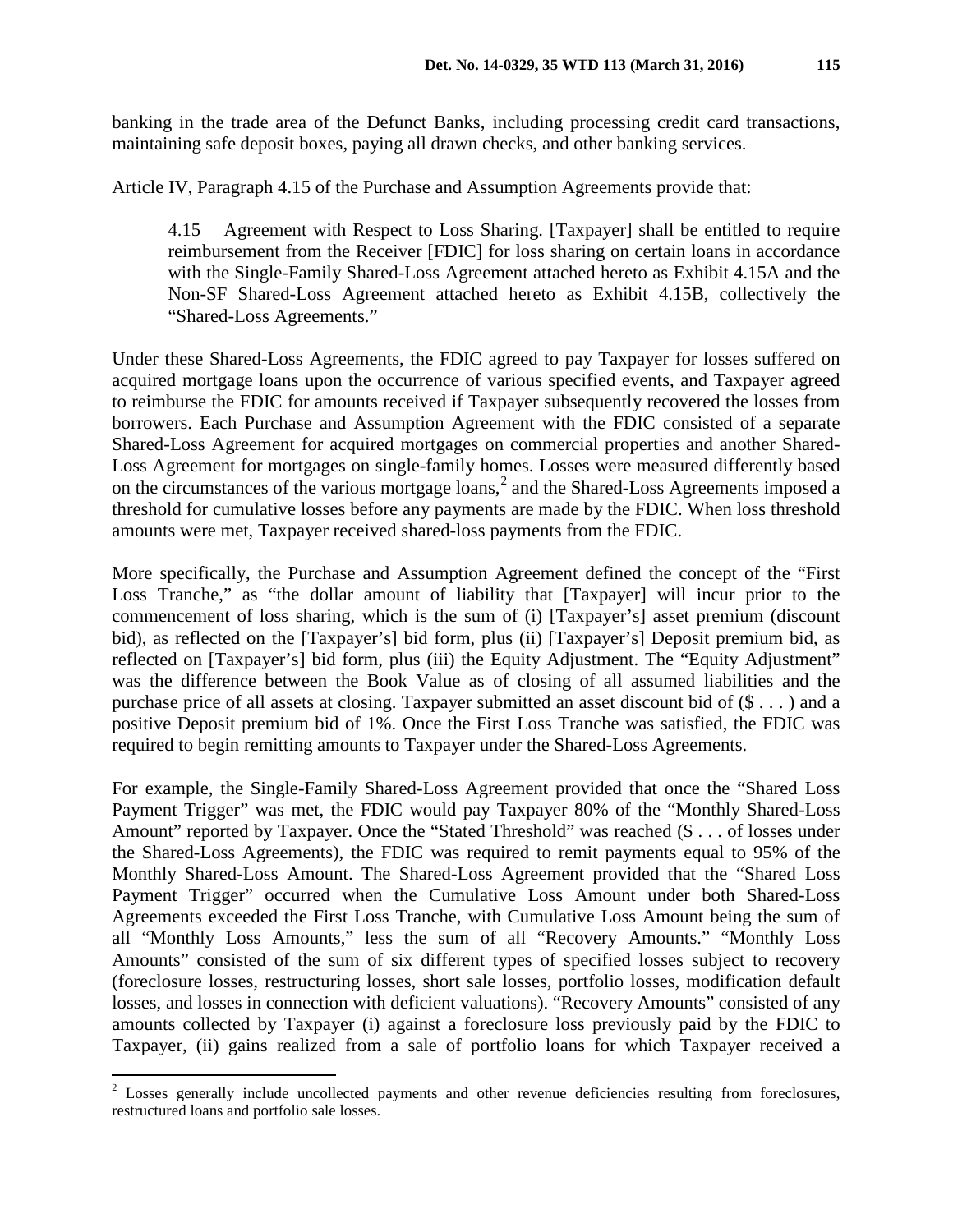restructuring loss from the FDIC, and (iii) any incentive payments from national programs paid to an investor or borrower that have been modified or treated under the FDIC Loan Modification Program. In summary, the Loss Sharing Arrangement reimbursed Taxpayer for 80-95% of its reported Monthly Loss Amounts for a ten-year period.

For financial accounting purposes, Taxpayer treated the assets and liabilities assumed from the transactions separately from the Shared-Loss Agreements. The acquired loans were initially recorded by Taxpayer at their "fair market value," which incorporated credit risks associated with the loans, and the Shared-Loss Agreements were separately recorded as indemnification assets. For federal income tax purposes, Taxpayer accounted for the Defunct Bank acquisitions as taxable transactions pursuant to 26 U.S.C. § 597; however, the Shared-Loss Agreements and related payments from the FDIC (the "FDIC Payments") were not recognized as taxable assets because they are considered "federal financial assistance" under 26 U.S.C. § 597. The Payments were instead realized by Taxpayer in connection with recognizing gains and losses on indemnified loans. Taxpayer never reported the Payments as Washington income. Taxpayer states that the reason it did not report the Payments was that it essentially treated them as recouped losses from borrowers on underperforming loans.

The Department's Audit Division examined Taxpayer's records for the period January 1, 2008 and March 31, 2012. During that time, Taxpayer operated . . . branches in the State of Washington, including all the acquired branches of Bank I and Bank II. The acquired branches of Bank III were all located [outside of Washington]. In its examination, the Audit Division found \$ . . . in unreported Payments that Taxpayer received from the FDIC under the Shared-Loss Agreements.<sup>[3](#page-3-0)</sup>

The Audit Division identified which FDIC Payments were received pursuant to the Bank I and Bank II acquisitions and assigned those FDIC Payments as Washington income. FDIC Payments received pursuant to the Bank III acquisition were assigned as . . . income. On September 4, 2013, the Audit Division issued Assessment No.  $\dots$ , in the amount of  $\$\dots$ , which included  $\$\dots$ . . in service and other B&O tax, \$ . . . in interest, an interest reconciliation of \$ . . . , a 5% assessment penalty of \$ . . . , less a payment of \$ . . . made on August 27, 2013. Taxpayer filed a timely appeal.

## ANALYSIS

The B&O tax is imposed for the privilege of engaging in business in Washington. RCW 82.04.220. The term "business" includes "all activities engaged in with the object of gain, benefit, or advantage to the taxpayer or another person or class, directly or indirectly." RCW 82.04.140. The measure of the tax is the gross proceeds of sales or the gross income of the business. RCW 82.04.220. The tax at issue here is the applicability of the service and other activities B&O tax imposed by RCW 82.04.290(2) to the FDIC Payments received by Taxpayer pursuant to the Shared-Loss Agreements relating to Bank I and Bank II.

<span id="page-3-0"></span><sup>&</sup>lt;sup>3</sup> Because Taxpayer never reported the Washington FDIC Payments to the Department, it never paid Washington tax on the Payments.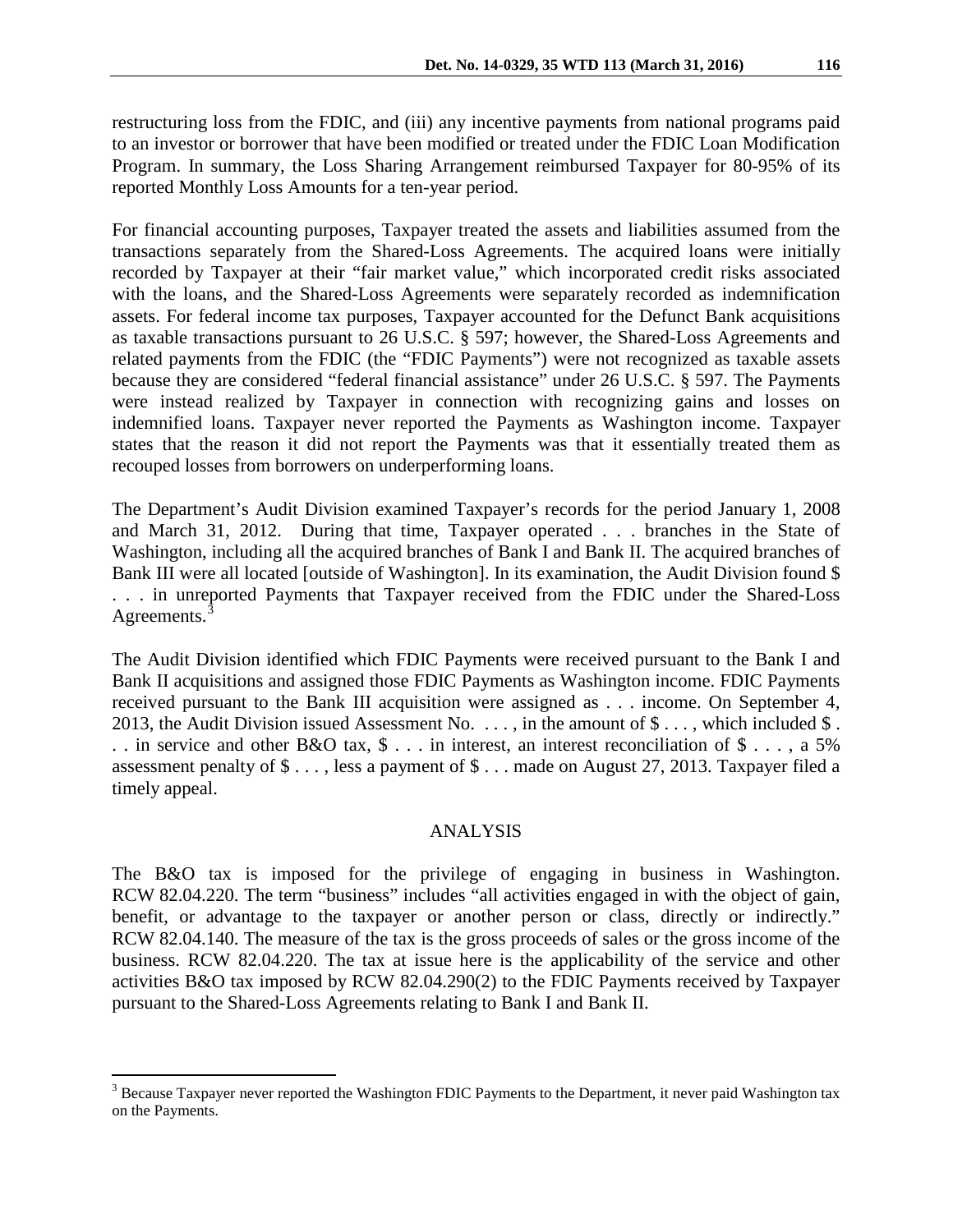Exemptions from a taxing statute must be narrowly construed. *Budget Rent-A-Car, Inc. v. Dep't. of Revenue*, 81 Wn.2d 171, 174, 500 P.2d 764 (1972); *Evergreen-Washelli Memorial Park Co. v. Dep't. of Revenue*, 89 Wn.2d 660, 663, 574 P.2d 735 (1978). Statutory tax exemptions and tax deductions must be strictly construed in favor of application of the tax. As stated in *Budget Rent-A-Car, Inc. v. Dep't. of Revenue*, 81 Wn.2d 171, 174-75, 500 P.2d 764 (1972), "[e]xemptions to the tax law must be narrowly construed. Taxation is the rule and exemption is the exception. The taxpayers have the burden of proving qualification for tax exemptions or deductions. *Group Health Co-op. v. Tax Comm'n*, 72 Wn.2d 422, 43 P.2d 201 (1967). *Tesoro Refining & Marketing Co. v. Dep't of Revenue*, 164 Wn.2d 310, 317, 189 P.3d 28 (2008).

Taxpayer argues that the FDIC Payments it received pursuant to the Shared-Loss Agreements should not be subject to B&O tax for various reasons. We address these arguments in turn.

## **I. The FDIC Payments Do Not Arise from A Casual and Isolated Sale.**

Taxpayer's first argument asserts that the Payments are exempt from B&O tax because they originate from the acquisition of Bank I and Bank II, and that those acquisitions qualify as casual or isolated sales. Under RCW 82.04.040, a "casual or isolated" sale is defined to mean "a sale made by a person who is not engaged in the business of selling the type of property involved." RCW 82.04.040(2). WAC 458-20-106 (Rule 106) explains that the business and occupation tax does not apply to casual or isolated sales. Specifically, Rule 106 provides:

A casual or isolated sale is defined by RCW 82.04.040 as a sale made by a person who is not engaged in the business of selling the type of property involved. Any sales which are routine and continuous must be considered to be an integral part of the business operation and are not casual or isolated sales . . . .

Rule 106. Taxpayer argues that the FDIC's transfer of the Defunct Banks' assets to Taxpayer constituted a "casual and isolated sale," because the FDIC is not a "person engaged in business of selling the type of property involved." Taxpayer then argues that because the FDIC Payments derived from the original Purchase and Assumption Agreements, those receipts are all part of the FDIC's casual and isolated sale of the Defunct Banks to Taxpayer. We are not persuaded by Taxpayer's arguments . . . .

. . .

. . . By buying the Defunct Banks, Taxpayer became entitled to various income streams related to the operation of the Defunct Banks' accounts. Taxpayer was entitled to receive payments on the Defunct Banks' commercial and residential mortgages, interest income on the Defunct Banks' bank accounts, fees from processing credit card transactions, fees for maintaining safe deposit boxes, and revenues from other routine banking services. Taxpayer also became entitled to FDIC Payments when certain loss threshold amounts were met. . . . The FDIC Payments are simply an income stream that Taxpayer is entitled to receive through its operation of the Defunct Banks [and such payments do not involve a casual and isolated sale of property]. The FDIC Payments are continuous and routine rights to payment, no different from the other banking income Taxpayer became entitled to receive after purchasing the Defunct Banks . . . .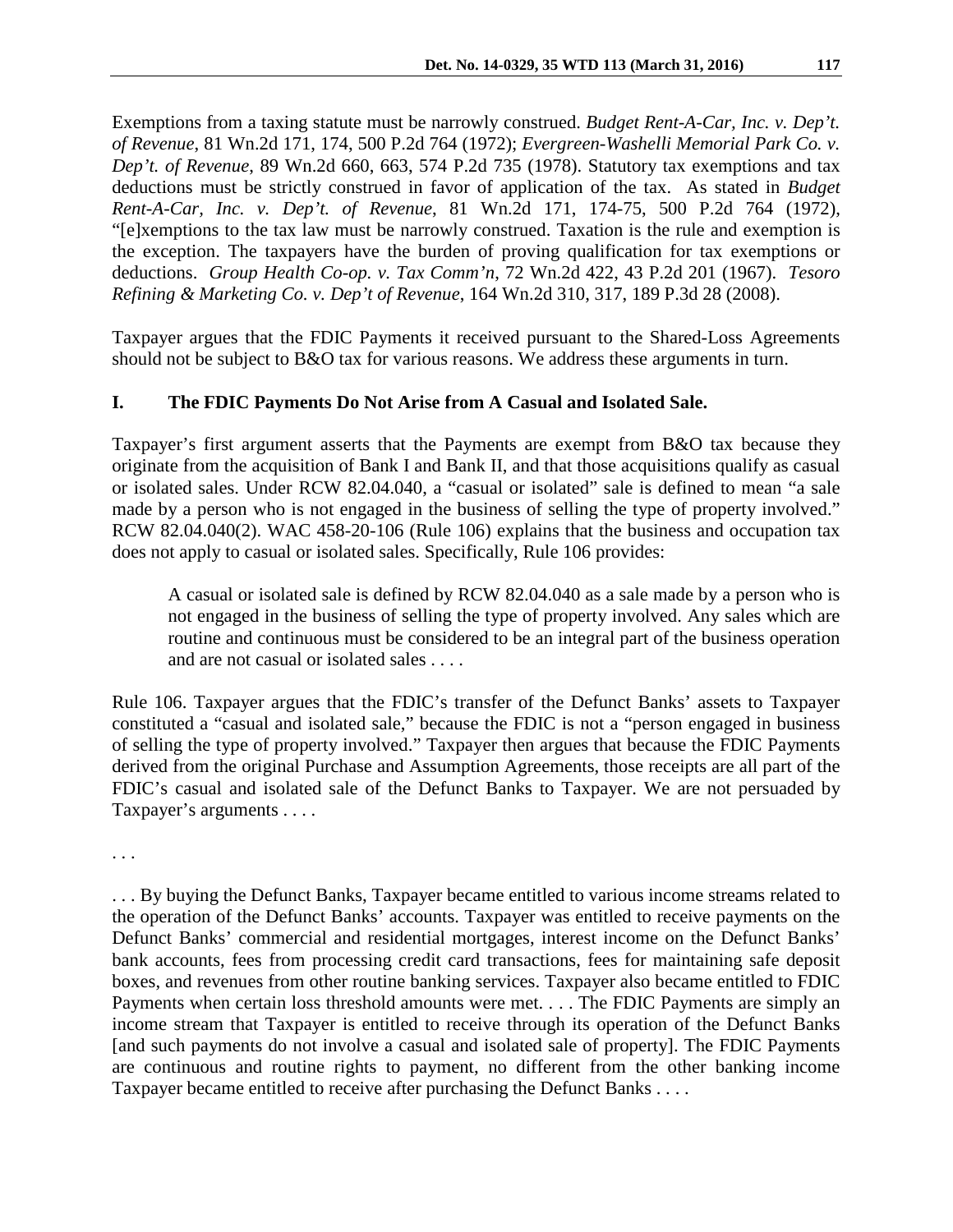. . .

## **II. The FDIC Payments Are Gross Income of Taxpayer's Business.**

Taxpayer's second argument is that the FDIC Payments are not taxable income, because they do not constitute any "value proceeding or accruing" to Taxpayer as defined in RCW 82.04.090. RCW 82.04.080 defines "gross income of the business," in pertinent part, as:

[T]he value proceeding or accruing by reason of the transaction of the business engaged in and includes gross proceeds of sales, compensation for the rendition of services, gains realized from trading in stocks, bonds, or other evidences of indebtedness, interest, discount, rents, royalties, fees, commissions, dividends, and other emoluments however designated, all without any deduction on account of the cost of tangible property sold, the cost of materials used, labor costs, interest, discount, delivery costs, taxes, or any other expense whatsoever paid or accrued and without any deduction on account of losses.

RCW 82.04.080 (emphasis added). RCW 82.04.090 defines "value proceeding or accruing" as "the consideration, whether money, credits, rights, or other property expressed in terms of money, actually received or accrued . . . ." RCW 82.04.090 (emphasis added). Taxpayer has various theories why the FDIC Payments do not constitute "consideration." We address those arguments in turn.

## **A. The FDIC Payments Are Actual Receipts, Not Mere Accounting Entries.**

Taxpayer argues that WAC 458-20-146 (Rule 146) authorizes it to treat the Payments as it would for financial accounting purposes which results in the FDIC Payments being excluded from the measurement of B&O tax. Taxpayer cites the following language of Rule 146 to justify its position that the accounting methods utilized by banks can be relied upon for purposes of determining gross income:

**When tax liability arises.** Tax should be reported during the reporting period in which the financial institution receives, becomes legally entitled to receive, or in accord with the system of accounting regularly employed enters the consideration as a charge against the client, purchaser or borrower. Financial institutions may prepare excise tax returns to the department reporting income in periods which correspond to accounting methods employed by each institution for its normal accounting purposes in reporting to its supervisory authority.

Rule 146. Taxpayer takes the position that the FDIC Payments are not actual receipts subject to the B&O tax, but are merely accounting entries that do not actually reflect consideration received or accrued. In support of this proposition, the taxpayer cites *Weyerhaeuser v. Dept. of Revenue*, 106 Wn.2d 557, 723 P.2d 1141 (1986) and several published determinations of the Department of Revenue (Det. No. 91-319, 11 WTD 511 (1991); Det. No. 92-392, 12 WTD 535 (1992) *overruled on other grounds by* Det. No. 98-218, 18 WTD 46 (1999); Det. No. 86-309A, 4 WTD 341 (1986); and Det. No. 92-345, 12 WTD 501 (1992)).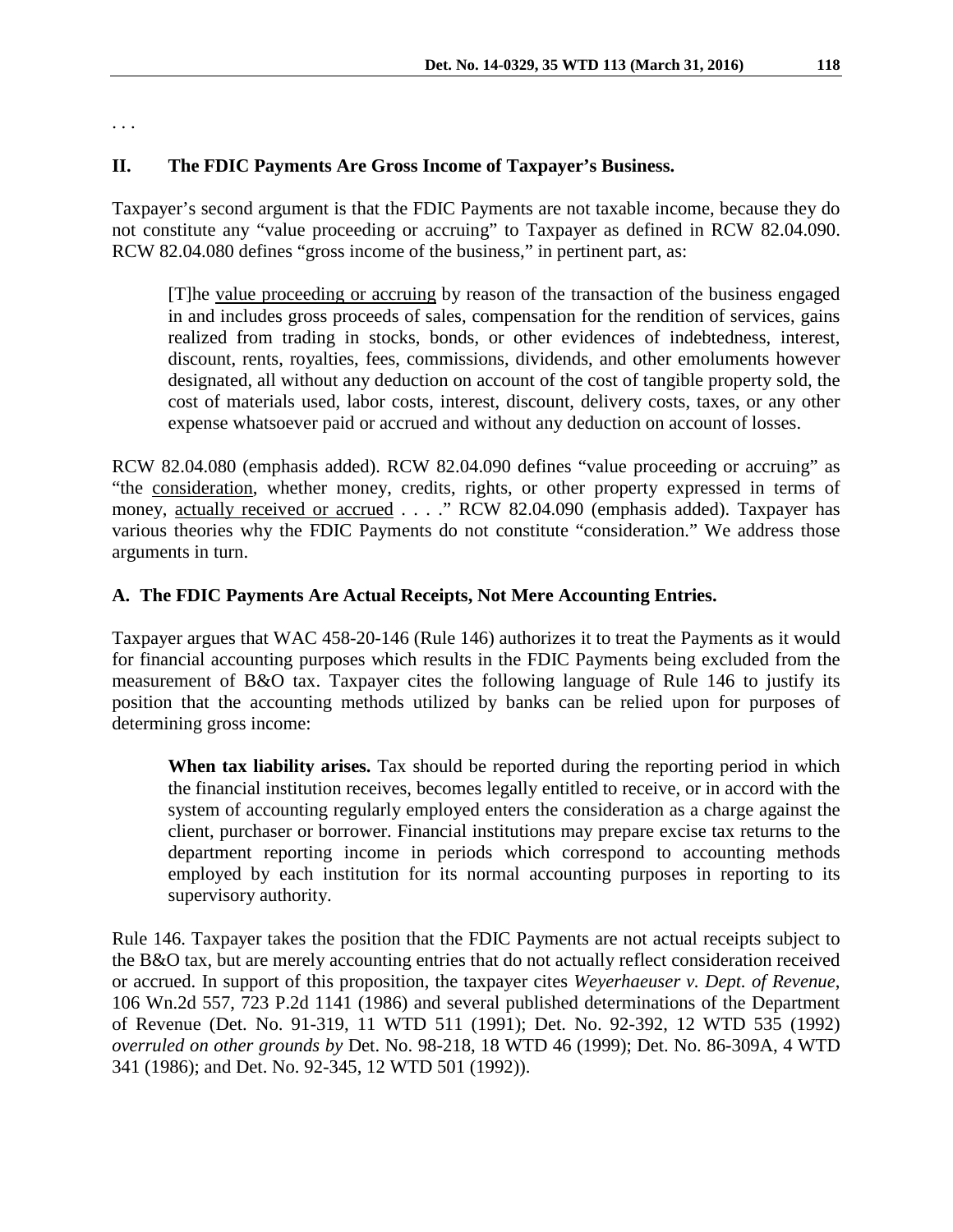In *Weyerhaeuser*, the Court held that the Department of Revenue could not segregate a portion of the purchase price of timber and tax and characterize that segregated portion as "interest," when the contract for the purchase of timber did not provide for interest. *Weyerhaeuser*, 106 Wn.2d at 555-56. In this case, the Department has not changed the characterization of the FDIC Payments received by Taxpayer. Persons engaged in the business of providing financial and banking services are taxable under the "service and other activities" classification of the B&O tax. *See* RCW 82.04.290(2)(a); Rule 146. Similarly, Det. No. 91-319, 11 WTD 511 (1992) and Det. No. 86-309A, 4 WTD 341 (1987) both address transfers between affiliated entities created solely for recordkeeping purposes where no actual payments between entities were ever made. These cases are inapplicable here, because the FDIC and Taxpayer are not affiliated entities, and FDIC made actual payments to the Taxpayer. In this case, Taxpayer received the FDIC Payments as a direct result of engaging in the business of providing financial and banking services. The payments are therefore subject to B&O tax under the "service & other activities" classification.

Det. No. 92-345, 12 WTD 501 (1992) deals with accounting adjustments pursuant to the merger reorganization of two banks under federal statutes 26 U.S.C. § 368(a)(3)(D) and 26 U.S.C. §  $368(a)(1)(G)$ . In that determination, the Department concluded that the merger transaction was not a taxable sale, because the taxpayer did not "purchase" the merged bank. *See* 12 WTD 501. As no sale of assets technically occurred in that case, the true historical cost of the assets of the merged bank, and not the substituted basis required by GAAP for assets acquired in a merger, was the proper measure for calculating gain or loss for Washington excise tax purposes when the assets were eventually sold. *Id*. There was no merger reorganization in this case. Here, there was a purchase of certain Defunct Bank assets by Taxpayer, together with the assumption of certain Defunct Bank liabilities by Taxpayer, with a right of reimbursement on certain losses by the FDIC. The FDIC Payments are not income from the sales of the Defunct Banks' assets. Therefore, the reasoning in 12 WTD 501 is inapplicable to the proper taxation of the FDIC Payments.

Det. No. 92-392, 12 WTD 535 (1992), *overruled on other grounds by* Det. No. 98-218, 18 WTD 46 (1999), has to do with the sale of part of a residential mortgage. For accounting purposes, the taxpayer recorded the estimated value of the portion of the loan it retained, which was the amount the taxpayer anticipated receiving on the loan going forward. 12 WTD at 538. In 12 WTD 535, the Department held that the taxpayer would owe B&O tax on the proceeds of the loan only when those proceeds were actually received, and not when their value was estimated for accounting purposes. *Id*. at 548. In this case, the FDIC Payments were actually received by the Taxpayer and B&O tax is properly due on the payments when received.

#### **B. The FDIC Payments Are Not A "Return of Principal."**

Taxpayer next argues that the FDIC Payments do not constitute "consideration," because they represent a return of principal on amounts originally loaned to borrowers by the Defunct Banks. In making this argument, the Taxpayer cites *Kennewick v. State*, 67 Wn.2d 589, 409 P.2d 138 (1965), in which Justice Ott states that "return of principal has never heretofore been regarded as income for tax purposes." *Kennewick*, 67 Wn.2d at 597 (Ott. J., concurring in part and dissenting in part). The majority, in *Kennewick*, however, found the receipts at issue were for the privilege of engaging in the activity of a water utility business. In this case, the FDIC Payments are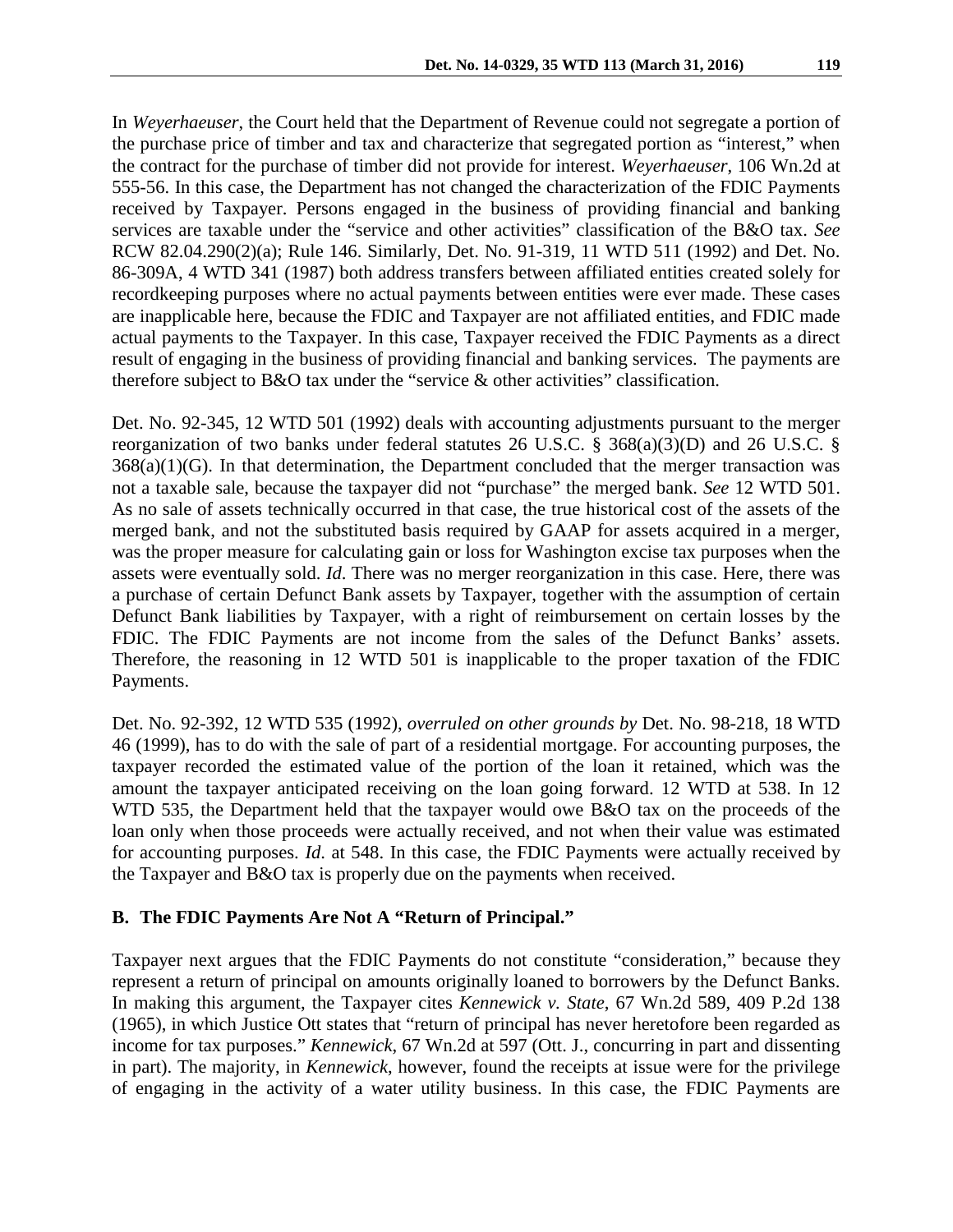likewise received by Taxpayer for the privilege of engaging in the business of a financial institution.

The FDIC Payments are not a return of principal for a very simple reason. The "return of principal" on the loans that Taxpayer acquired from the Defunct Banks is the obligation of the actual borrowers, not the FDIC. *See, e.g.*, 12 WTD at 542. The return of principal remains the obligation of the borrower on each loan included in the loan portfolio of the Defunct Banks acquired by Taxpayer. The FDIC Payments do not decrease the obligation of the borrowers, but provides additional consideration to Taxpayer by the FDIC in the event of loan defaults, to induce Taxpayer into purchasing the Defunct Banks' pool of underperforming loans.

While Taxpayer acknowledges that the FDIC Payments are paid by the FDIC and not the borrowers, Taxpayer argues that this fact should be disregarded because the FDIC Payments put the Taxpayer "back in the same economic position" as if the borrowers repaid the principal on the loans. We disagree with this characterization.

First, the Shared-Loss Payments have no effect on the borrowers' obligations. The borrowers are still required to make their mortgage payments. Second, the borrowers' liability for the loan amounts are unaffected by the Shared-Loss Payment Agreements. Third, the property of the borrowers that secures the principal still remains at risk. Fourth, Taxpayer still retains the right to the principal amount owed by the borrowers, separate and apart from Taxpayer's right to the FDIC Payments. Fifth, Taxpayer retains the right to interest due on the loans. Sixth, Taxpayer retains its lien rights in the property securing the acquired loans. Finally, and most importantly, the FDIC Payments were bargained-for by the Taxpayer as an inducement to purchase the assets and liabilities and take over the operations of the Defunct Banks. The FDIC Payments are therefore not the return of principal on loans, but a separate income stream that Taxpayer is entitled to receive for the privilege of engaging in the business of a financial institution in Washington.

## **C. The FDIC Payments Are Not Gains Realized from the Sale of Securities And Are Therefore Not Entitled to A Deduction for the "Cost" of Securities.**

Next, Taxpayer argues that the FDIC Payments should not be considered "gross income of the business," because the Shared-Loss Agreement can be accounted for as a "derivative instrument," namely a "notional principal contract." Taxpayer takes the position that the Shared-Loss Agreement is effectively a derivative instrument used in a hedging activity. Taxpayer concludes that the Loan Share Agreement should therefore be taxed in accordance with the Department's position on taxation of other hedging activities.

RCW 82.04.080 defines "gross income of the business" as including "gains realized from trading in stocks, bonds, or other evidences of indebtedness." RCW 82.04.080(1). Taxpayer acknowledges that Rule 146, which uses the same definition of "gross income of the business" as RCW 82.04.080(1), governs the taxation of financial institutions. Despite that acknowledgement, Taxpayer argues that the Department should instead apply the WAC 458-20-162 (Rule 162) definition of "gross income from trading" to the FDIC Payments, because they are effectively similar to certain derivative instruments used for investment hedging. Taxpayer argues that, if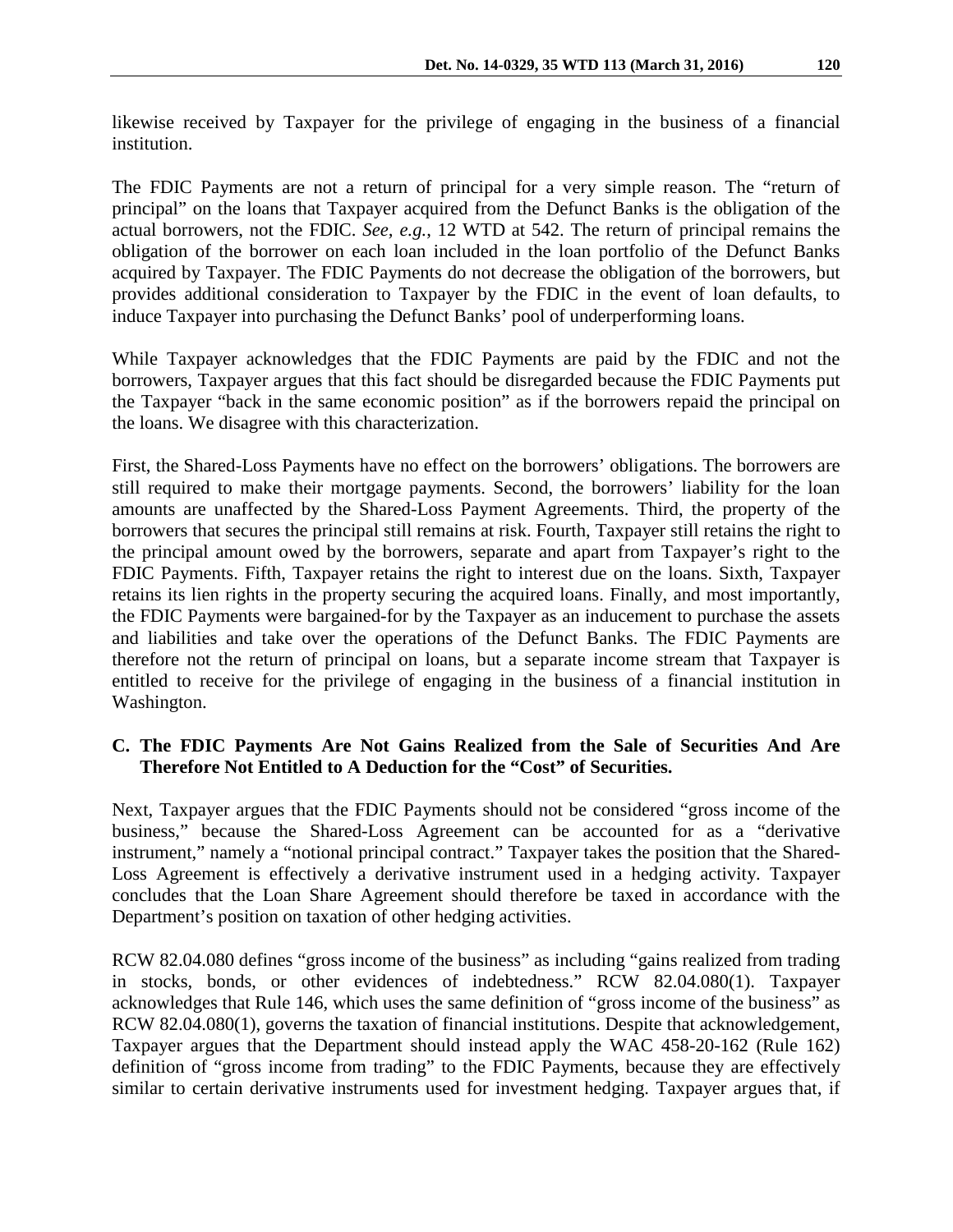the Shared-Loss Agreements are indeed a hedging activity, the FDIC Payments should be netted against the corresponding loan portfolio principal loss that triggered the payments.

Taxpayer cites two of the Department's determinations, Det. No. 90-113, 9 WTD 276-1 (1990) and Det. No. 80-445, 9 WTD 181 (1989), for the proposition that Rule 162 applies to financial institutions engaged in the same activities as stockbrokers or security houses, when the financial institutions are engaged in "the business of trading in securities." *See e.g.*, 9 WTD 276-1; 9 WTD 181. Financial institutions engaged in "the business of trading in securities" are taxable on their "gross income from trading" in those securities. Rule 162(4). Rule 162 defines "gross income from trading" as follows: "the amount received from the sale of stocks, bonds and other securities over and above the cost or purchase price of such stocks, bonds and other securities." Rule 162(4).

The problem with Taxpayer's reasoning is that the FDIC Payments are not an "amount received from the sale of stocks, bonds, or other securities" under Rule 162(4). Taxpayer's right to the FDIC Payments are not triggered by any "sale." They are instead triggered by Taxpayer's losses on acquired loans reaching certain thresholds. Taxpayer does not receive the FDIC Payments as a result of a "sale" of stocks, bonds, securities, or anything else. Because Taxpayer does not receive the FDIC Payments as the result of a sale, they cannot be characterized as "gains realized from trading in stocks, bonds, or other evidences of indebtedness" or "gross income from trading." RCW 82.04.080 and Rule 162(4). Because the FDIC Payments are not "gross income from trading," Taxpayer cannot deduct the "cost or purchase price" of "stocks, bonds, or other securities," from the FDIC Payments it received. Rule 162(4). We hold that the FDIC Payments were not income realized from "trading in stocks, bonds, or other evidences of indebtedness," and, therefore, the B&O tax on the FDIC Payments should not be limited to "gains." *See, e.g.*, RCW 82.04.080. The entire gross proceeds of the FDIC Payments are taxable. *See id*.

# **D. The FDIC Payments Are Not Insurance Proceeds.**

Taxpayer's final argument why FDIC Payments are not "gross income of the business" is that the FDIC Payments are analogous to insurance proceeds and are therefore not subject to B&O tax. In support of this proposition, Taxpayer relies on Det. No. 98-035, 17 WTD 174 (1998), and the Board of Tax Appeals review of that Determination, *Rebitzer v. Dep't of Revenue*, BTA Docket No. 52716 (May 3, 1999). 17 WTD 154 dealt with the issue of payments from an employer funded union trust fund that reimbursed union employers for higher labor costs in order to compete with employers of non-union labor. *See* 17 WTD 154. Neither that determination nor the subsequent BTA decision held that those reimbursements were exempt from B&O tax because they were similar to insurance proceeds.

. . .17 WTD at 177. In 17 WTD 174, the taxpayer was entitled to the union subsidies, because it was engaged in a business employing unionized workers. In this case, Taxpayer was entitled to the FDIC Payments, because it was engaged in the banking business, and was therefore in a position to acquire and operate the Defunct Banks.

Taxpayer attempts to distinguish the FDIC Payments from the union trust funds in 17 WTD 174 by characterizing them as "true surety payments" from the FDIC to guarantee against an unusual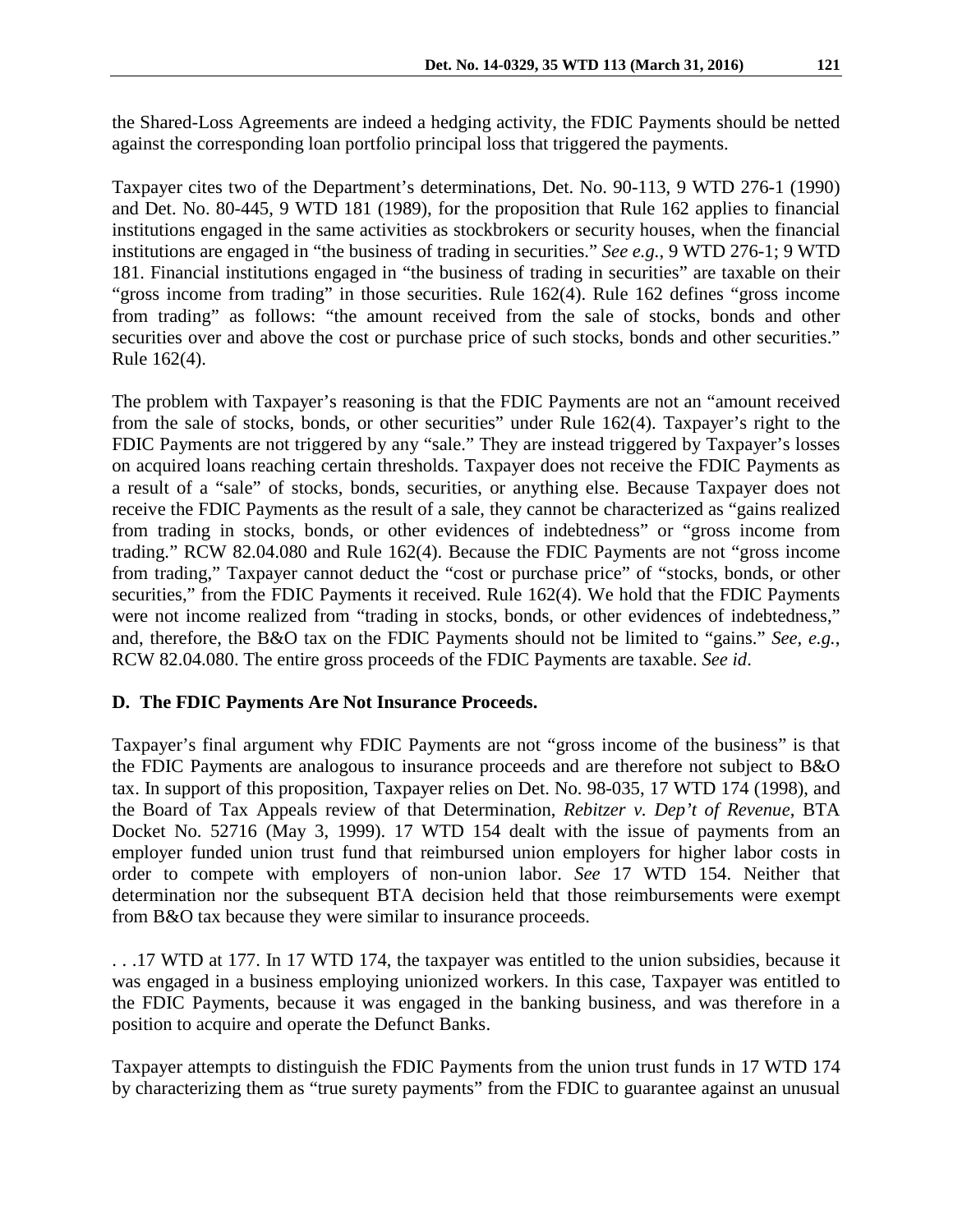risk of loss not involved in the ordinary course of Taxpayer's business. However, Taxpayer does not cite any statute or rule that would support an interpretation that the FDIC Payments were indeed insurance proceeds. Taxpayer does cite WAC 458-20-257 (Rule 257), which addresses the taxability of insurance proceeds and reads, in relevant part, as follows:

In the event a warrantor purchases an insurance policy to cover the warranty, amounts received by the warrantor under the insurance policy are insurance claim reimbursements not subject to B&O tax.

Rule 257(2)(e) (1990).<sup>[4](#page-9-0)</sup>

In this case, however, Taxpayer never purchased an insurance policy. The Shared-Loss Agreements with the FDIC are not insurance policies. Because the FDIC Payments are not paid to Taxpayer as a result of an insurance policy, they are not insurance proceeds. Even if the Department had the authority to treat payments that were "analogous to insurance proceeds" as insurance proceeds, and we are unaware of any such authority, we do not agree that the FDIC Payments are analogous to insurance proceeds. The FDIC Payments are a specified inducement, offered by the FDIC in return for Taxpayer's agreement to purchase certain assets and liabilities of the Defunct Banks from the FDIC and take over the operation of the Defunct Banks on a going-forward basis.

Taxpayer has cited no statute, rule, or other authority that exempts these amounts from B&O taxation. The B&O tax is "extensive and is intended to impose . . . tax upon virtually all business activities carried on in the State." *Analytical Methods, Inc. v. Dep't of Revenue*, 84 Wn. App. 236, 241, 928 P.2d 1123, 1125 (1996). In determining whether Taxpayer is entitled to an exemption or deduction for the FDIC Payments, we must narrowly construe the exemption and deduction statutes. *Id*. We hold that there is no exemption or deduction for FDIC Shared-Loss Payments in Washington's tax code. Therefore, the FDIC Payments are properly included in Taxpayer's gross receipts for purposes of Washington's B&O tax.

# **III. The FDIC Payments Related to Bank I and Bank II Were Properly Apportioned to Washington.**

As a final matter, Taxpayer contests the Audit Division's assignment of the FDIC Payments Taxpayer received pursuant to the Bank I and Bank II Shared-Loss Agreements as Washington income for apportionment purposes.

# **A. FDIC Payments Received Before June 1, 2010.**

Before June 1, 2010, WAC 458-20-14601 (Rule 14601) was the applicable rule instructing how income was to be apportioned for financial institutions doing business both inside and outside of Washington.<sup>[5](#page-9-1)</sup> The issue here is not whether the FDIC Payments were taxable, but whether the FDIC Payments that Taxpayer received pursuant to the Shared-Loss Agreements were properly

<span id="page-9-0"></span> <sup>4</sup> Rule 257 was amended and replaced effective May 3, 2015.

<span id="page-9-1"></span><sup>&</sup>lt;sup>5</sup> Rule 14601 provided tax reporting instructions for financial institutions doing business both inside and outside of Washington for periods prior to June 1, 2010.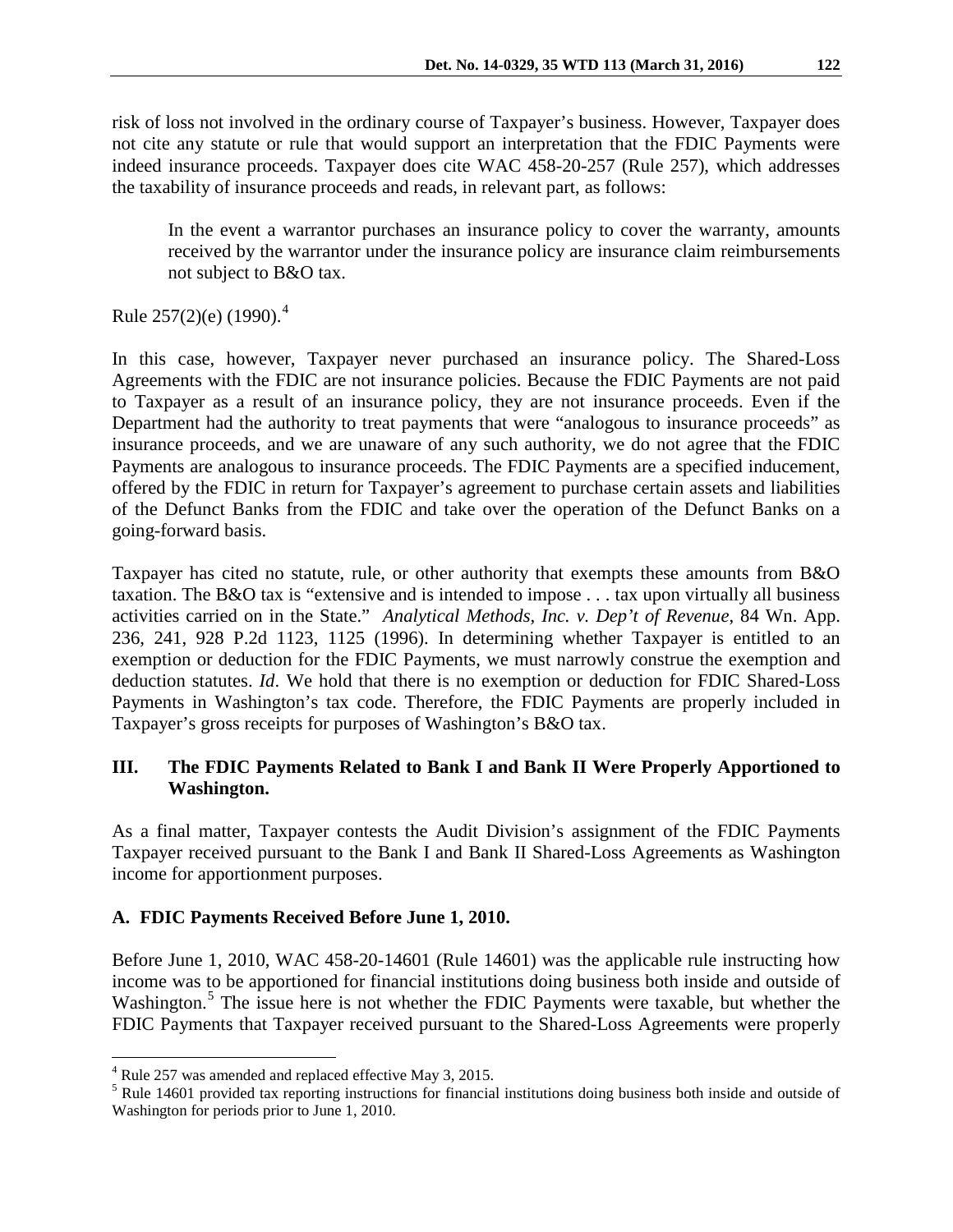apportioned. Under Rule 14601, the Audit Division assigned all of the FDIC Payments received by Taxpayer from the Shared-Loss Agreements relating to Banks I and II to Washington for purposes of determining the receipts factor. *See* Rule 14601(4). Correspondingly, the Audit Division assigned the FDIC Payments received by Taxpayer pursuant to the terms of the Shared-Loss Agreements relating to Bank III outside of Washington. *Id*.

Taxpayer claims that the Shared-Loss Agreements are "investment assets" under Rule 14601(4)(m) and that the resulting FDIC Payments constitute income properly assigned to its corporate headquarters in [out of state] Rule 14601 defines "investment assets," in relevant part, as follows:

## (m) **Receipts from investment assets and activities and trading assets and activities.**

(i) Interest, dividends, net gains (but not less than zero) and other income from investment assets and activities and from trading assets and activities are included in the receipts factor. Investment assets and activities and trading assets and activities include but are not limited to: Investment securities; trading account assets; federal funds; securities purchased and sold under agreements to resell or repurchase; options; futures contracts; forward contracts; notional principal contracts such as swaps; equities; and foreign currency transactions. With respect to the investment and trading assets and activities described in  $(m)(i)(A)$  and  $(B)$  of this subsection, the receipts factor includes the following:

(A) The receipts factor includes the amount by which interest from federal funds sold and securities purchased under resale agreements exceeds interest expense on federal funds purchased and securities sold under repurchase agreements.

(B) The receipts factor includes the amount by which interest, dividends, gains and other receipts from trading assets and activities, including but not limited to assets and activities in the matched book, in the arbitrage book, and foreign currency transactions, exceed amounts paid in lieu of interest, amounts paid in lieu of dividends, and losses from such assets and activities.

(ii) The numerator of the receipts factor includes interest, dividends, net gains (but not less than zero) and other receipts from investment assets and activities and from trading assets and activities described in  $(m)(i)$  of this subsection that are attributable to this state.

Rule  $14601(4)(m)^6$  $14601(4)(m)^6$  $14601(4)(m)^6$  (emphasis added). Having asserted that the Shared-Loss Agreements are "investment assets," Taxpayer then argues that the FDIC Payment income resulting from those Shared-Loss Agreements should be assigned to . . . . With respect to the proper assignment of investment assets, Rule 14601 reads in relevant part, as follows:

<span id="page-10-0"></span> $6$  The language in WAC 458-20-19404(4)(k), defining "investment assets" for periods after June 1, 2010 is not materially different than the language in Rule 14601(4)(m).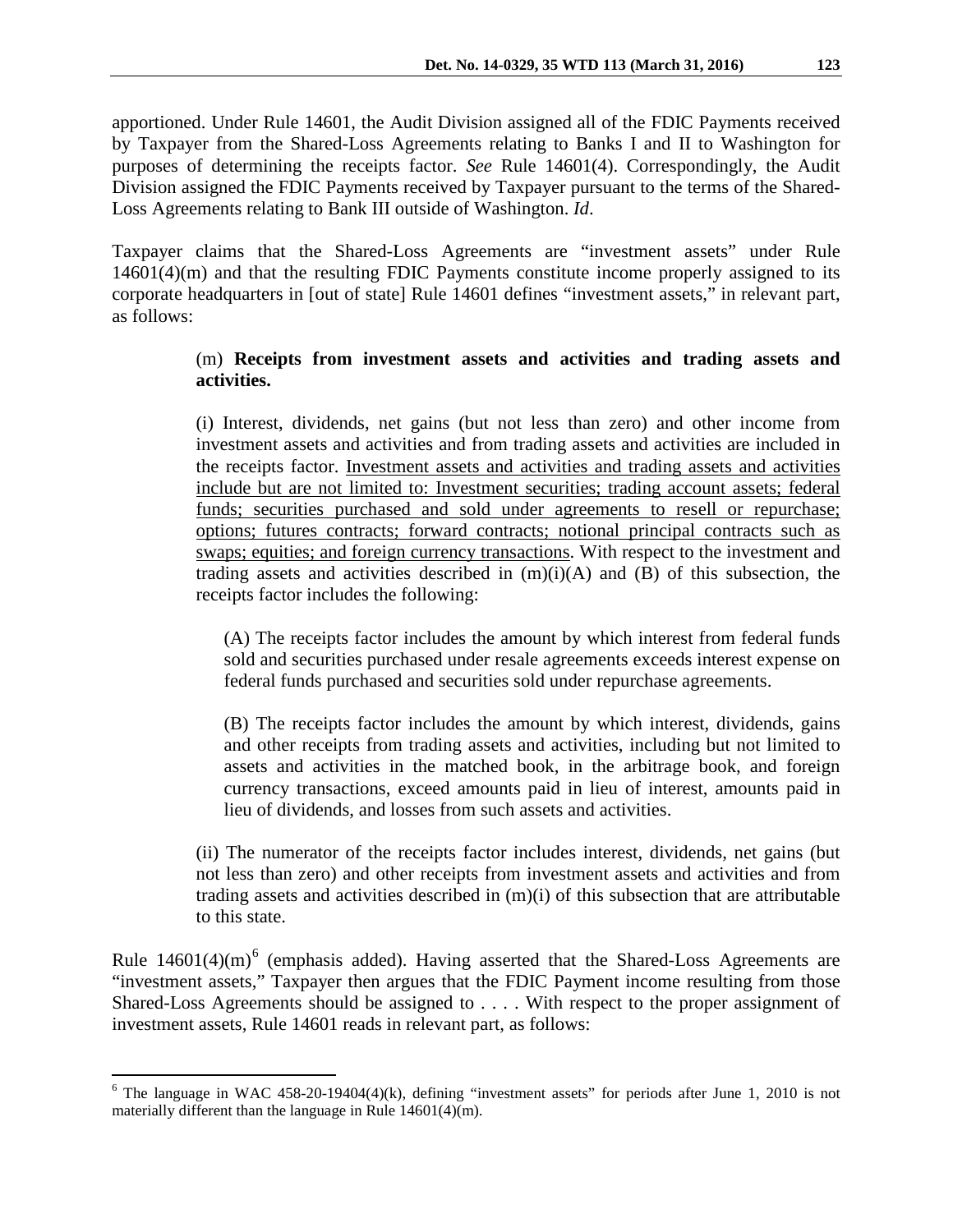(v) The taxpayer has the burden of proving that an investment asset or activity or trading asset or activity was properly assigned to a regular place of business outside of this state by demonstrating that the day-to-day decisions regarding the asset or activity occurred at a regular place of business outside this state. If the day-to-day decisions regarding an investment asset or activity or trading asset or activity occur at more than one regular place of business and one such regular place of business is in this state and one such regular place of business is outside this state, such asset or activity is considered to be located at the regular place of business of the taxpayer where the investment or trading policies or guidelines with respect to the asset or activity are established. Such policies and guidelines are presumed, subject to rebuttal by preponderance of the evidence, to be established at the commercial domicile of the taxpayer.

Rule  $14601(4)(v)$ .<sup>[7](#page-11-0)</sup>

We first address the question whether the Shared-Loss Agreements were "investment assets" under Rule 14601(4)(m). Taxpayer argues that the Shared-Loss Agreements are effectively "notional principal contracts" or some other derivative instrument, because they can be used for hedging purposes. We disagree with this characterization.

In Section **II.C.** of this determination, *supra*, we discussed why the FDIC Payments were not "gross income from trading," because the income did not originate from the "sale" of a security. Now, we further hold that the Shared-Loss Agreements themselves are not "investment assets."

Rule 14601(4)(m) lists examples of "investment assets and activities" and "trading assets and activities." While those terms are not limited to the examples listed in the rule, we do not find that the Shared-Loss Agreements in this case are comparable to any of the listed examples of investment assets. Under the doctrine of *noscitur a sociis*, "the meaning of words may be indicated or controlled by those with which they are associated." *State v. Jackson*, 137 Wn.2d 712, 729, 976 P.2d 1229 (1999) (quoting *Ball v. Stokely Foods*, Inc., 37 Wn.2d 79, 87-88, 221 P.2d 832 (1950); *Shurgard Mini-Storage v. Dep't of Revenue*, 40 Wn. App. 721, 727, 700 P.2d 1176 (1985)). In applying this doctrine to determine the meaning of a word in a series, "[i]t is. . . familiar policy in the construction of terms of a statute to take into consideration the meaning naturally attaching to them from the context, and to adopt the sense of the words which best harmonizes with the context." *Jackson*, 137 Wn.2d at 729, 976 P.2d at 1237.

The examples of "investment assets and activities" in Rule  $14601(4)(m)$  includes examples of investments that are commonly bought, sold, or traded by financial institutions. The examples include investment assets that are purchased by investors for the prospect of gain and are traded on secondary markets. The Shared-Loss Agreements in this case are not like any of the listed investment asset examples. The Shared-Loss Agreements are two-party contracts, between the FDIC and Taxpayer, that govern when Taxpayer is entitled to reimbursement by the FDIC on losses it suffers from operating Defunct Banks it purchased out of receivership; they are not in

<span id="page-11-0"></span> $7$  The language in WAC 458-20-19404(4)(v), addressing the proper assignation of "investment assets" received after June 1, 2010, is not materially different from the language in Rule  $14601(4)(v)$ .